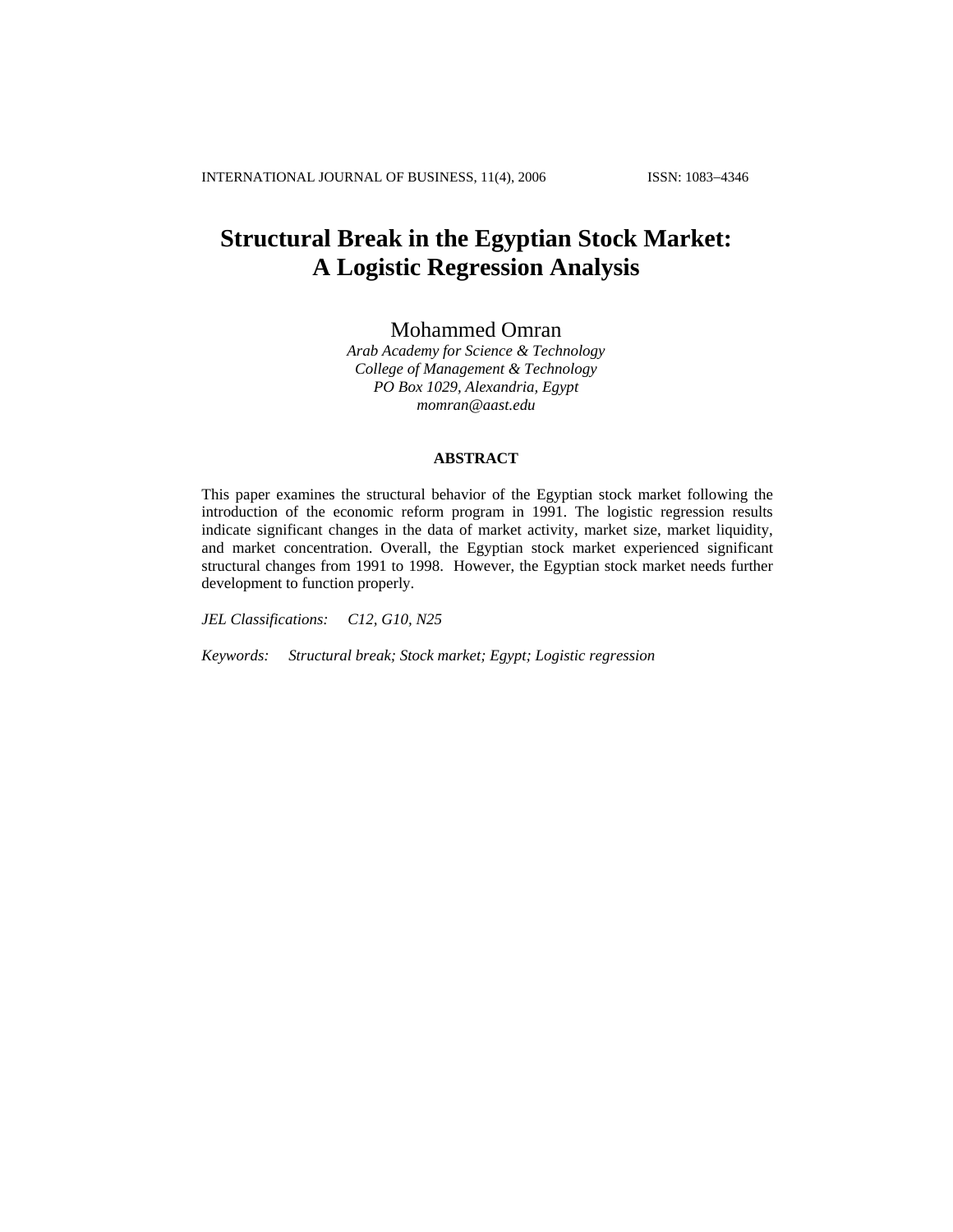404 Omran

#### **I. INTRODUCTION**

In the past few years stock markets have been set up in a number of developing countries in order to facilitate their financial development. The foundations of these stock markets were built to support the transition from planned-based to market-based economic systems. Egypt, like many other developing countries, embarked on an economic reform program in the early 1990s, which resulted in major and radical changes in its economic climate. Consequently, Egypt entered a new era in economic development bringing its capital market to the attention of foreign and domestic investors (Hegazy 1997 and El-Hilaly 1997).

| <b>Variables</b>                           | 1990/1991 | 1997/1998 |
|--------------------------------------------|-----------|-----------|
| Total external debt (Billions of US\$)     | 49.2 US\$ | 26.6 US\$ |
| Total external debt as a percentage of GDP | 151%      | 37.7%     |
| Real interest rates                        | (6%)      | 5%        |
| Inflation rate                             | 21.2%     | 4.1%      |
| Total foreign reserve (Billions of US\$)   | 3.6       | 21.8      |
| Budget deficit as a percentage of GDP      | 18.2%     | 1.3%      |
| Real GDP growth rate                       | 3.6%      | 5.7%      |

**Table 1**  Selected economic indicators under the economic reform program era

Source: Central Bank of Egypt, (Various issues: 1992-1998) *Annual Economic Review*, (Cairo: CBE).

However, the Egyptian economy has faced serious problems since the second half of the 1980s because of the combined effects of the collapse of oil prices and the sharp decline in Suez Canal dues and workers' remittances. At the same time, macroeconomic imbalances widened while the government found itself facing serious financial difficulties. As a result, the government was obliged to launch a reform program agreement with the International Monetary Fund (IMF) in 1987. This agreement, however, was cancelled three months later because of the government's failure to meet the IMF requirements. Perhaps not surprisingly, the country's economic situation continued to deteriorate, and at the onset of the Gulf War in 1990/91, the economy was on the brink of collapse. As Table (1) presents, by late 1990 Egypt's total external debt had reached US\$ 49.2 (151% of the GDP negative real interest rates as a result of a 21% hyper-inflation rate, accompanied by a budget deficit almost 20% of the GDP). To further add to the country's economic upheaval, the total foreign reserve was just US\$ 3.6 billion, and the GDP growth rate stood at 3.6%.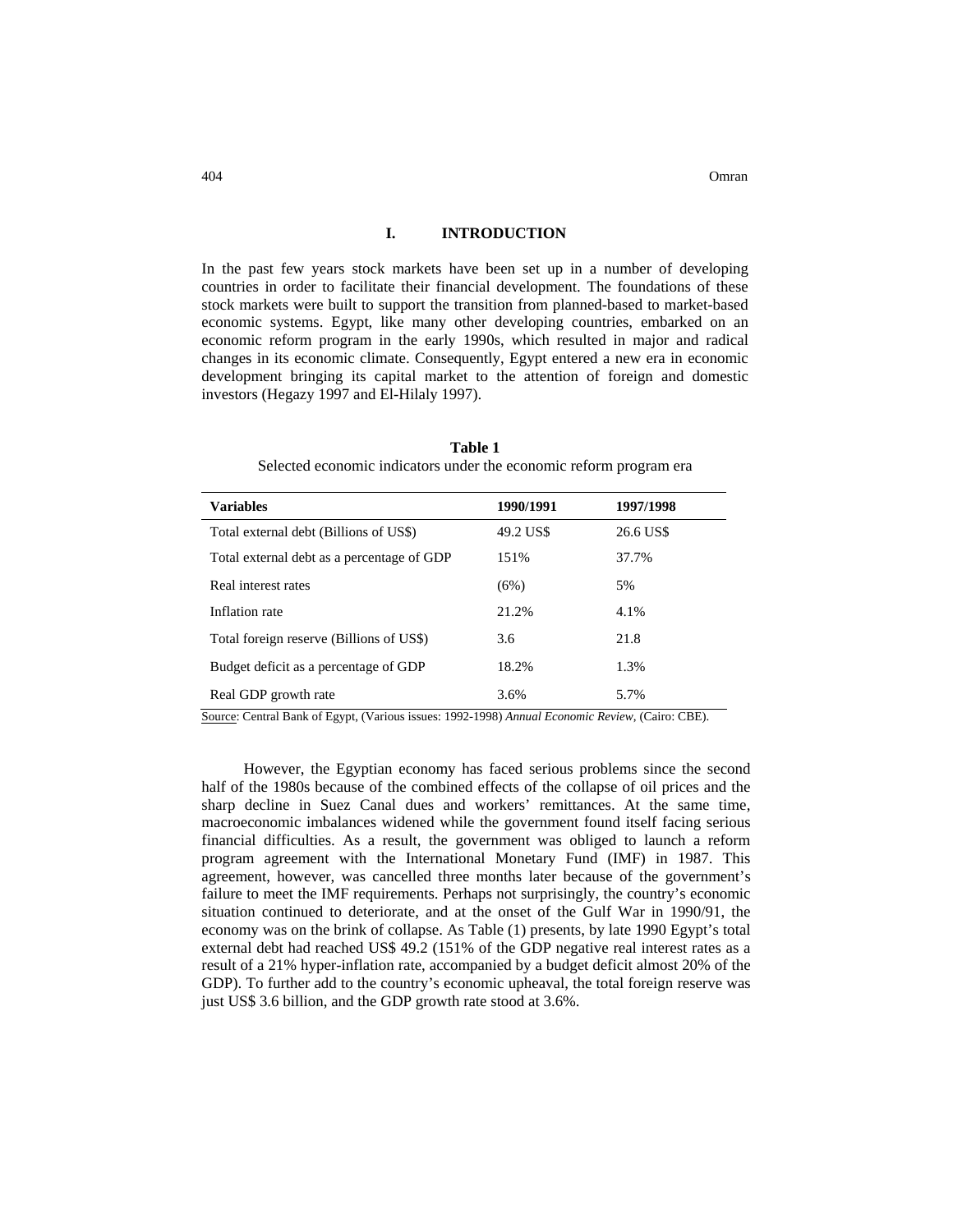The end of the Gulf War proved to be a boon for Egypt and brought about positive changes to its economy. In particular, the Gulf States, the US, and the Paris Club agreed to increase their financial assistance to Egypt and to forgive and reschedule a significant portion of its debt<sup>1</sup>. These developments eased the drain on foreign exchange, and improved Egypt's capacity to embark on another economic reform program supported by both the IMF and the World Bank in 1991. The program consisted of three phases: (1) stabilizing the current economy, reducing corruption, and restructuring the stock market; (2) reorganizing the financial sector and encouraging free trade, promoting privatization and private sector development; and then (3) consolidating the first and second phases. By 1998, these reform efforts were partly successful and led to some major achievements: (1) external debt and budget deficits were reduced to 38 and 1.3% of the GDP, respectively; (2) inflation was cut to 4.1%, which brought the real interest rate to the positive side; (3) international reserves reached more than US\$ 18 billion; and (4) the annual GDP growth rate reached 5.7%

In market-based economies the capital market is an important means of mobilizing savings and reallocating resources, an avenue for domestic and foreign investment promotion via the stock market, and a significant source of capital formation and business financing. Consequently, with the introduction of the economic reform program, the Egyptian government recognized the role of the capital market in economic development, and that role became instrumental in the success of this program. Therefore, as part of the comprehensive economic liberalization, a plan to revitalize the stock market and remove any constraints hindering its development was implemented (Butter 1997 and El-Ahmady 1997).

To facilitate policy making with regard to future development of the Egyptian stock market, this paper focuses on testing and analyzing the structural changes in the stock market from 1980 to 1998, which is after the introduction of the economic reform program. Employing the logistic regression technique, we document significant changes in stock market indicators, in terms of market activity, market size, market liquidity, and market concentration. The overall conclusion indicates clearly that the Egyptian stock market has experienced significant structural changes but still needs further development to function properly

The rest of the paper is organized as follows: Section II briefly reviews the history and recent developments in Egypt's stock market. Section III deals with the data set, while Section IV focuses on the methodology and empirical model. Section V presents and discusses our empirical findings, whereas Section VI summarizes some of the reasons currently impeding the development of the Egyptian stock market.

#### **II. A BRIEF OVERVIEW OF EGYPT'S STOCK MARKET**

The stock market activity in Egypt goes as far back as 1888, and during its heydays it was ranked as the fifth most active exchange worldwide (Capital Market Authority 1996a). As can be seen from Table 2, the Egyptian stock market was negatively affected in the late 1950s by the massive and successive waves of nationalization that radically changed the structure of the economy. For example, the ninety-three most active companies in the stock market had their stocks transferred to government bonds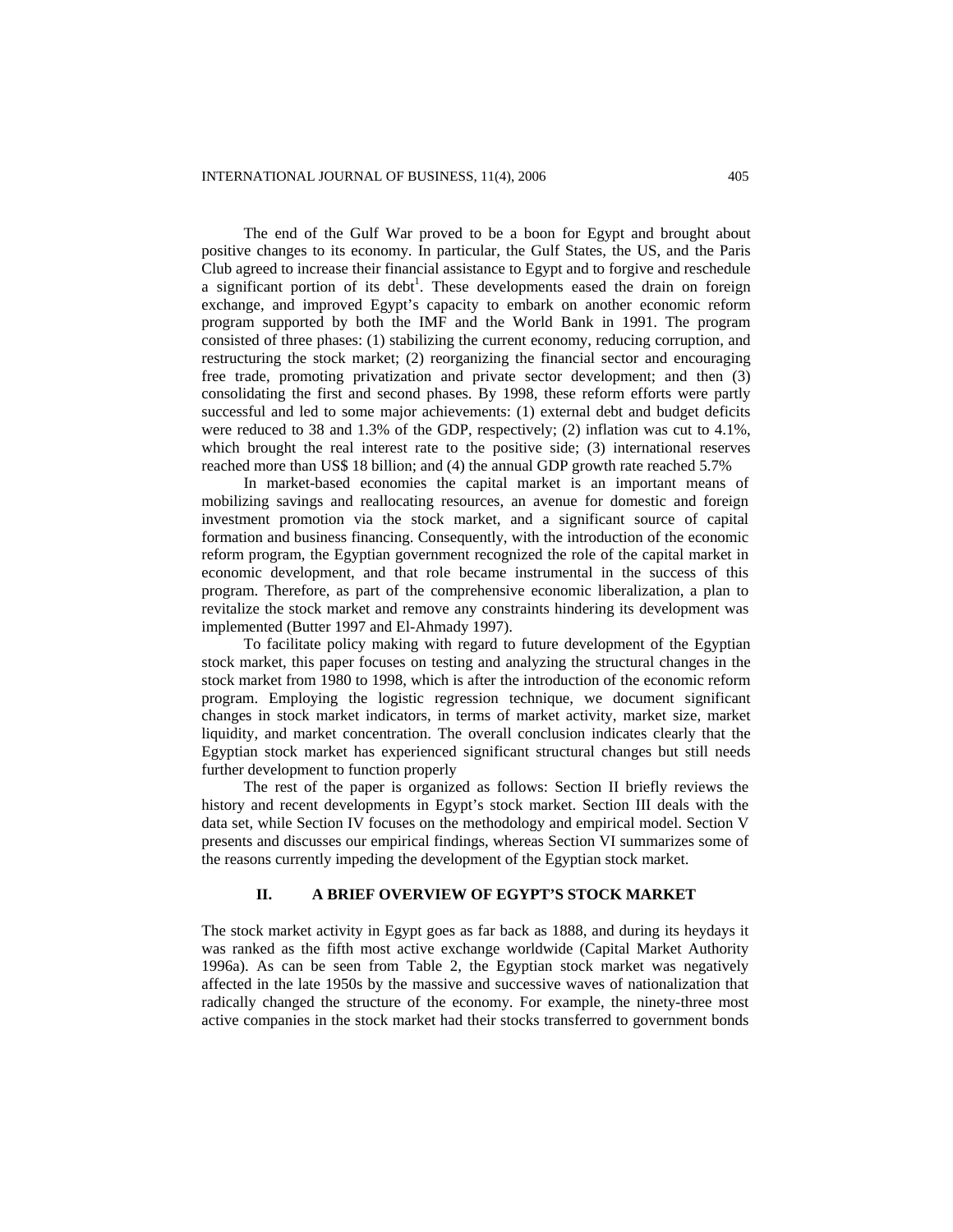at 4% annual interest rate for 15 years. As figures in Table 2 suggest - in terms of market size - market capitalization as a percentage of the GDP, the number of listed companies, and the number of stockbrokers decreased significantly because of the restructured economy. Market capitalization as a percentage of the GDP, decreased from 13% in 1958 to just 1% in 1974, whereas the number of listed companies decreased from 275 in 1958 to only 55 in 1974. As well, the number of stock brokers declined sharply between 1958 and 1974, from 55 to only 15. On the other hand - in terms of market activity - the value of trade disintegrated from L.E. 66.7 million in 1958 to only L.E. 4 million in 1974, while the importance of the market as a source of new capital, essential to both the private and public sector, fell from 56.2% in 1958 to only 2% in 1974.

| <b>Description</b>                               | 1958  | 1974 | % Change |
|--------------------------------------------------|-------|------|----------|
| Market capitalization as a percentage of GDP     | 13%   | 1%   | $-92%$   |
| Number of listed companies                       | 275   | 55   | $-80%$   |
| Number of stock brokers                          | 55    | 15   | $-73%$   |
| Total value traded (Millions of Egyptian Pounds) | 66.7  | 4    | $-94%$   |
| % of new issue to the GDP                        | 56.2% | 2%   | -96%     |

**Table 2**  Selected stock market indicators between 1958 and 1974

Source: El-Safwa Brokerage Company, (1998), *Capital Market in Egypt; History of Egyptian Capital Market*, (Cairo: El-Safwa).

 In conclusion, the nationalization process had a devastating effect, not only on the primary market but also on the secondary market, which weakened the Egyptian stock market. Despite the inevitable slowdown in the Egyptian stock market, it remained open but dormant until the open door policy went into effect in the mid 1970s.

 The adoption of the open door policy in 1974 was meant to improve the economic environment by relaxing government controls over the economy and encouraging both foreign and domestic investments in the banking system and stock market. With this new economic policy came the Egyptian Capital Market Authority (CMA), which was established to organize and manage the stock market. Yet, due to a host of reasons - biases in the tax code against investments in securities, absence of securities laws, inadequate requirements for firm financial disclosure, and lack of protection for small investors - stock market activity remained stagnant during the 1970-90 time period. This sluggish stock market together with a weak economy further impeded development of the securities industry until 1992. (Capital Market Authority 1996b).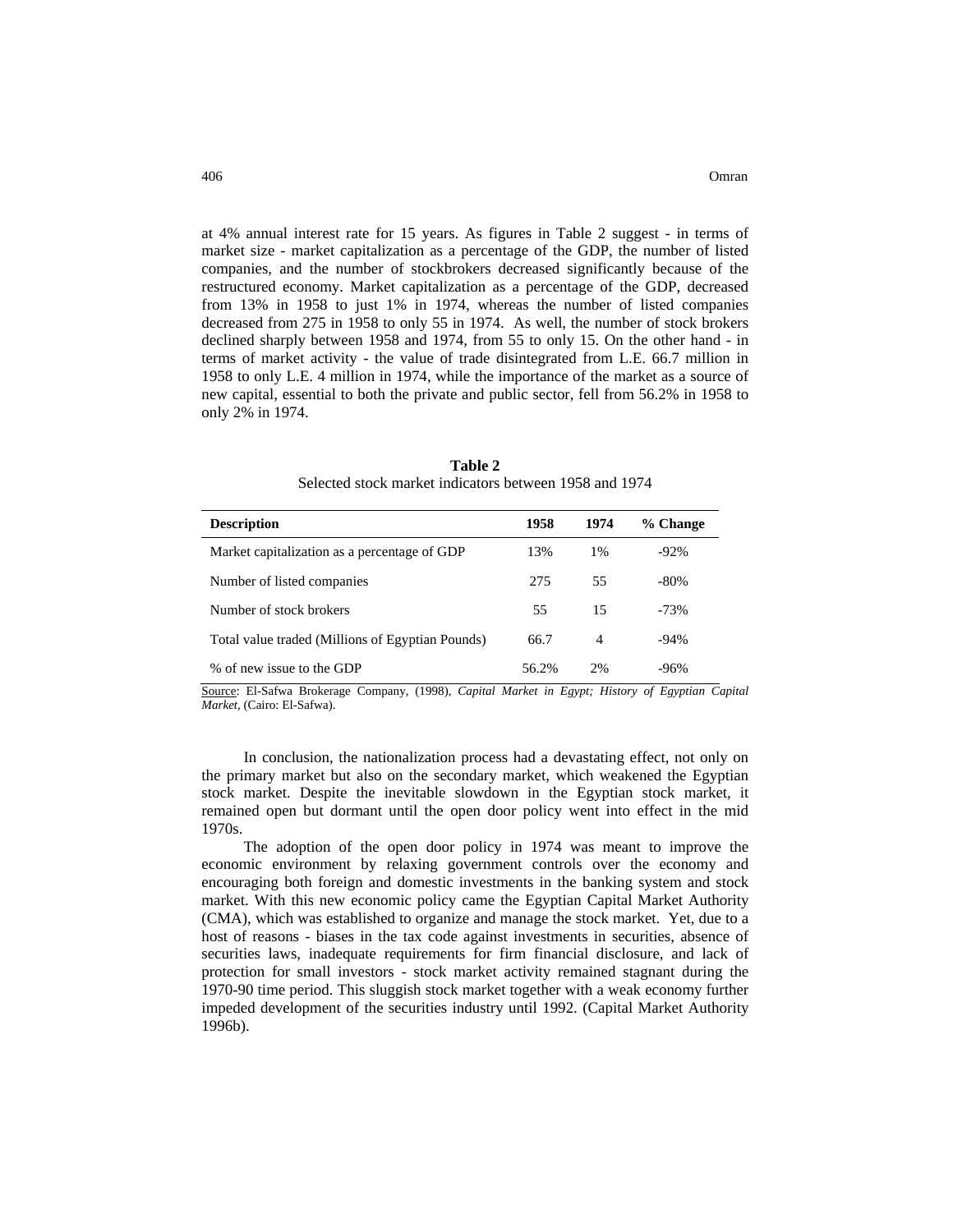In 1991, Egypt introduced a new economic reform program with capital market restructuring as an essential element. Prior to 1992, the Egyptian securities industry was governed by two outdated and overlapping pieces of legislation<sup>2</sup> in addition to several other laws and rules that regulated the stock market, which all proved inadequate for the demands of a market-oriented economy. So, in order to end the duplication of responsibilities and simplify the regulatory environment, a new capital market law was enacted in 1992 to replace the outdated multiplicity of laws. The new law aimed at encouraging private investment, increasing investors' protection, and enhancing the banks' role in stimulating capital markets through the establishment of mutual funds<sup>3</sup>. These reforms, coupled with improvements in institutional procedures and macroeconomic indicators, succeeded in revitalizing the stock market $\bar{A}$ .

 As can be seen in Table 3, all stock market indicators - market activity, size, liquidity, and concentration - experienced significant improvements in the post reform period. These improvements were due to several steps taken following the adoption of the economic reform program. For example, by mid 1996, two important factors contributed greatly to the rapid growth of the stock market: (1) the abolition of the two per cent capital gains tax that was levied on security investments in 1992 and (2) the acceleration of the privatization program<sup>5</sup>. At the same time, the year 1996 witnessed the first issue of Egyptian securities overseas—the Global Depositary Receipts  $(GDRs)$ —followed by seven more issues by  $2005^6$ . Furthermore, significant progress was made in the direction of global integration. In particular, the International Finance Corporation (IFC) included Egypt in its global and investable indices in 1995 and 1997, respectively (see Capital Market Authority 1998; International Finance Corporation 1997). Essentially, the Egyptian stock market started experiencing major changes with the introduction of the economic reform program in 1991.

#### **III. DATA SET**

The data set of this study was obtained from the Capital Market Authority and the Central Bank of Egypt<sup>7</sup>. The data cover the period from 1980/81 to 1997/98, which incorporates time periods prior to and after the introduction of the economic reform program. Although many academic papers consider the stock market index an important measure for stock markets performance, it is not a valid variable for this paper given the Egyptian market index was not established until late 1993. However, other aspects of stock market performance have been selected to reflect the development in Egypt's stock market. It is particularly important for policy-makers to look at market activity, size, liquidity, and concentration because these variables reflect the ability of the market to mobilize resources through non-bank intermediaries, broaden the ownership structure of corporate capital, and deepen and diversify the financial sector (Husnan, Hanafi, and Theobald 1993)*.* Each of these variables mentioned can be decomposed into constituent elements.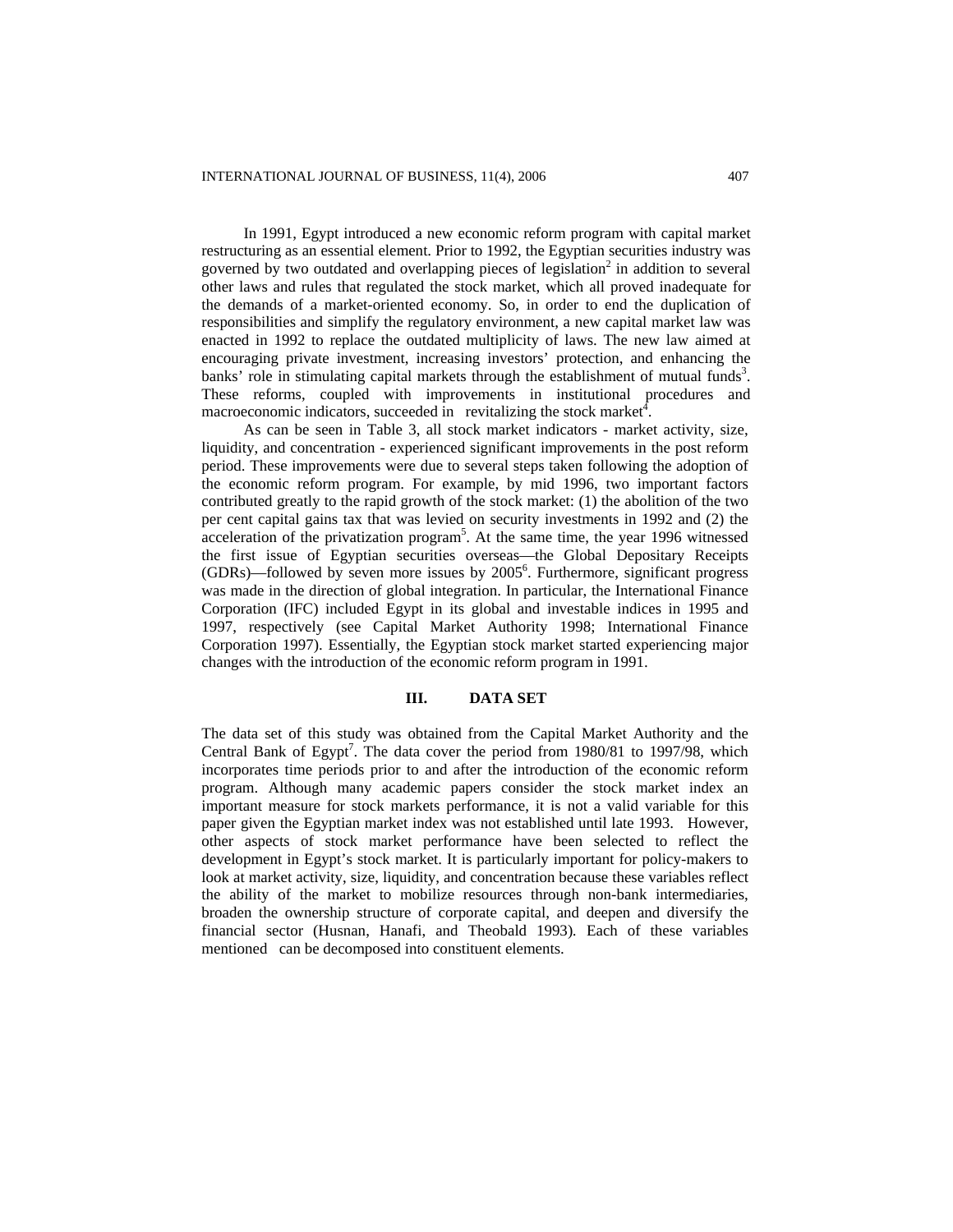| <b>Description</b>                                     | 91/92 | 97/98   | $\frac{0}{0}$<br>change |
|--------------------------------------------------------|-------|---------|-------------------------|
| <b>Market Activity</b>                                 |       |         |                         |
| Value of trade (Millions of L.E.)                      | 427.8 | 24219.8 | 5561%                   |
| Volume of trade (Millions of shares)                   | 22.7  | 372.5   | 1541%                   |
| Number of transactions                                 | 10305 | 1225351 | 11791%                  |
| Number of traded companies                             | 218   | 416     | 91%                     |
| Value of new issues, including capital increases*      | 1335  | 18289.6 | 1270\%                  |
| Value of new issues, including capital increases, as a | 1.2%  | 7.1%    | 492%                    |
| percentage of GDP                                      |       |         |                         |
| <b>Market Size</b>                                     |       |         |                         |
| Market capitalization*                                 | 8845  | 70873   | 701\%                   |
| Market capitalization as a percentage of GDP           | 7.8%  | 27.7%   | 255%                    |
| Number of listed companies                             | 627   | 650     | 3.5%                    |
| Volume of shares listed**                              | 394.1 | 1854.2  | 370.5%                  |
| Number of financial intermediaries                     | 12    | 213     | 1675%                   |
| <b>Market Liquidity</b>                                |       |         |                         |
| Total value traded to market capitalization            | 4.8%  | 34%     | 608%                    |
| Total value traded to GDP                              | 0.38% | 9.4%    | 2374%                   |
| Volume of shares traded to volume of shares listed     | 5.8%  | 20%     | 245%                    |
| <b>Market Concentration</b>                            |       |         |                         |
| Percentage of the 10 biggest companies' share in       |       |         |                         |
| market capitalization                                  | 80%   | 52%     | $-35%$                  |
| Percentage of the 10 biggest companies' share in       |       |         |                         |
| value traded                                           | 48%   | 31%     | $-35%$                  |

**Table 3**  Stock market performance in Egypt between (91/92 and 97/98)

\*Millions of Egyptian L.E. \*\* Millions of shares

Source: The Egyptian Capital Market Authority, *Unpublished reports*, (Cairo: CMA, 1998).

Concerning market activity, the explanatory variables are the value of trade, the volume of trade, the number of transactions, the number of traded companies, the value of new issues (including capital increases), and the value of new issues (including capital increases) as a percentage of GDP. For market size, a different set of explanatory variables has been identified, namely, market capitalization, market capitalization as a percentage of GDP, the number of listed companies, the volume of shares listed, and the number of financial intermediaries. To represent market liquidity, the chosen explanatory variables are the total value traded to market capitalization, the total value traded to GDP, and the volume of shares traded to the volume of shares listed. Finally, for market concentration, the selected explanatory variables are the percentage of the 10 biggest companies' shares in market capitalization and the percentage of the 10 biggest companies' shares in value traded.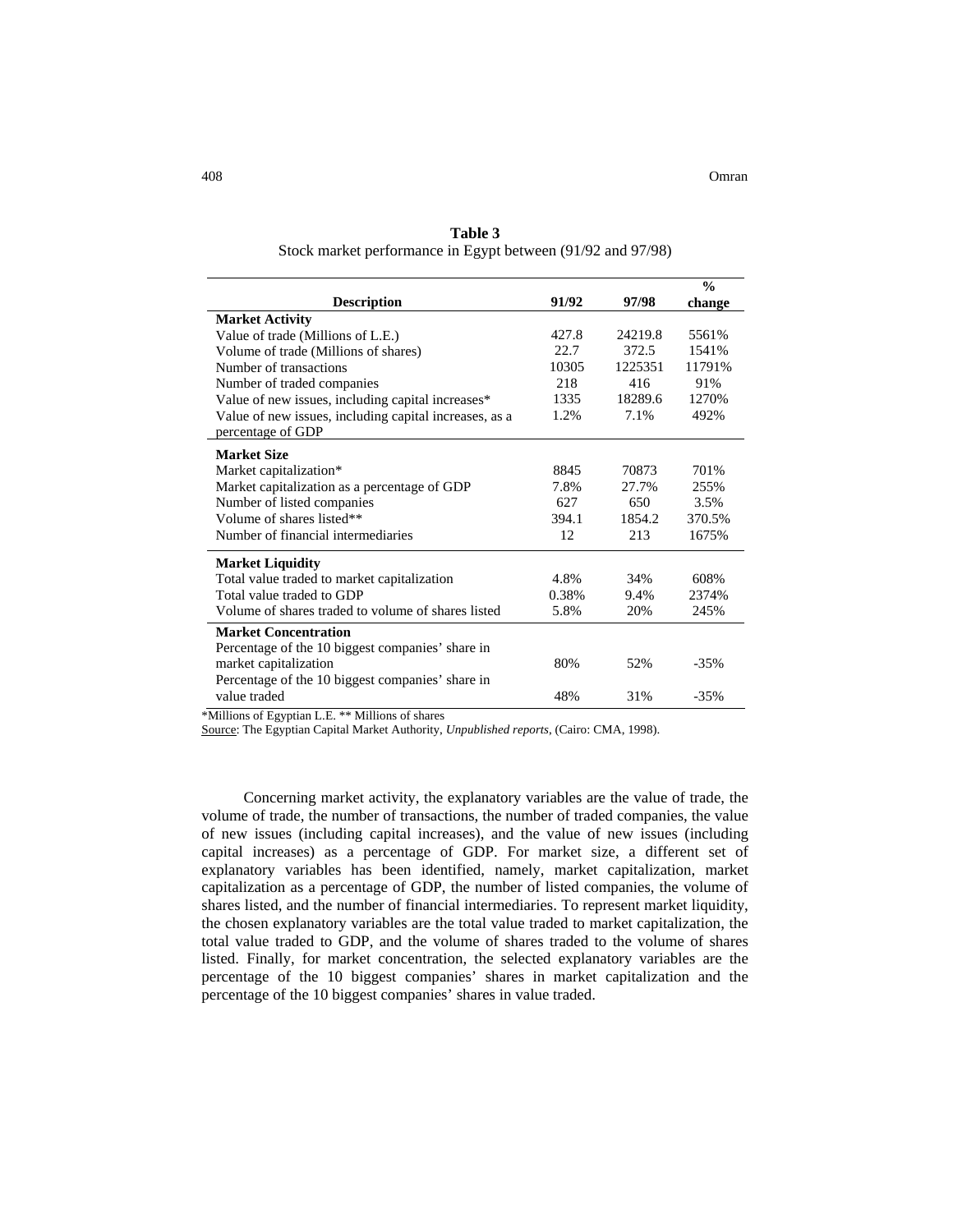#### **IV. METHODOLOGY AND EMPIRICAL MODEL**

This paper examines the structural behavior of the Egyptian stock market following the introduction of the economic reform program in 1991. We analyze the stock market indicators/variables to determine whether they experience significant changes after 1991 compared with the previous period (1980-1990). To test for this proposition we employ several logistic regressions. This allows us to estimate multiple regression models when the response being modeled is dichotomous and can be scored 0,1; that is, the outcome must be one of two choices. This methodology is widely used when we want to model a relationship whose underlying variables should be expressed as an event/nonevent that has two possible outcomes. Logistic regression analysis is often used to investigate the relationship between discrete responses and a set of explanatory variables. Logistic regression uses logit as a link function, i.e., it takes the log of the odds of the success ratio. The fitted regression shows the log of the odds ratio as a linear function of the independent variables. Each regression takes the following form.

$$
\ln \left[ \frac{P}{(1-P)} \right] = \alpha + \beta_1 X_1 + \beta_2 X_2 + ... + \beta_n X_n \tag{1}
$$

with

$$
P = \frac{e^{\alpha} + \beta_1 X_1 + \beta_2 X_2 + \dots + \beta_n X_n}{1 + e^{\alpha} + \beta_1 X_1 + \beta_2 X_2 + \dots + \beta_n X_n}
$$
(2)

where ln is the natural logarithm,  $\frac{P}{(1-P)}$  is the odds ratio,  $\alpha$  is constant,  $\beta_1, \beta_2...\beta_n$  are other regression coefficients, and  $X_1, X_2, X_n$  are explanatory variables. These explanatory variables refer to any of the stock market indicators mentioned previously: market activity, size, liquidity, and concentration.

The logistic methodology fits linear logistic regression models for binary or ordinal response data by the method of maximum likelihood in which the maximum likelihood estimation is carried out with either the Fisher-scoring algorithm or the Newton-Raphson algorithm. Logistic regression has been used in Lasfer and Levis (1998), Raad and Ryan (1995), and Morton and Shane (1998).

This methodology is normally used to predict the success or failure of events. Success here refers to a significant positive change in stock market performance variables, while failure is defined as a non-significant change in these variables. But, the intention here is to examine whether the data prior to 1991 can be separated from the data relating to the period from  $1991<sup>8</sup>$ . The odds ratio is calculated by taking the probability that the data relate to the economic reform program period and dividing it by one minus the probability that the data relate to the previous period. The deviance in the logistic regression is approximately Chi-square distributed (Open University, 1998). Hence, if the significance probability in the deviance of the logistic regression for the given degrees of freedom is small, then the null hypothesis of no significant changes in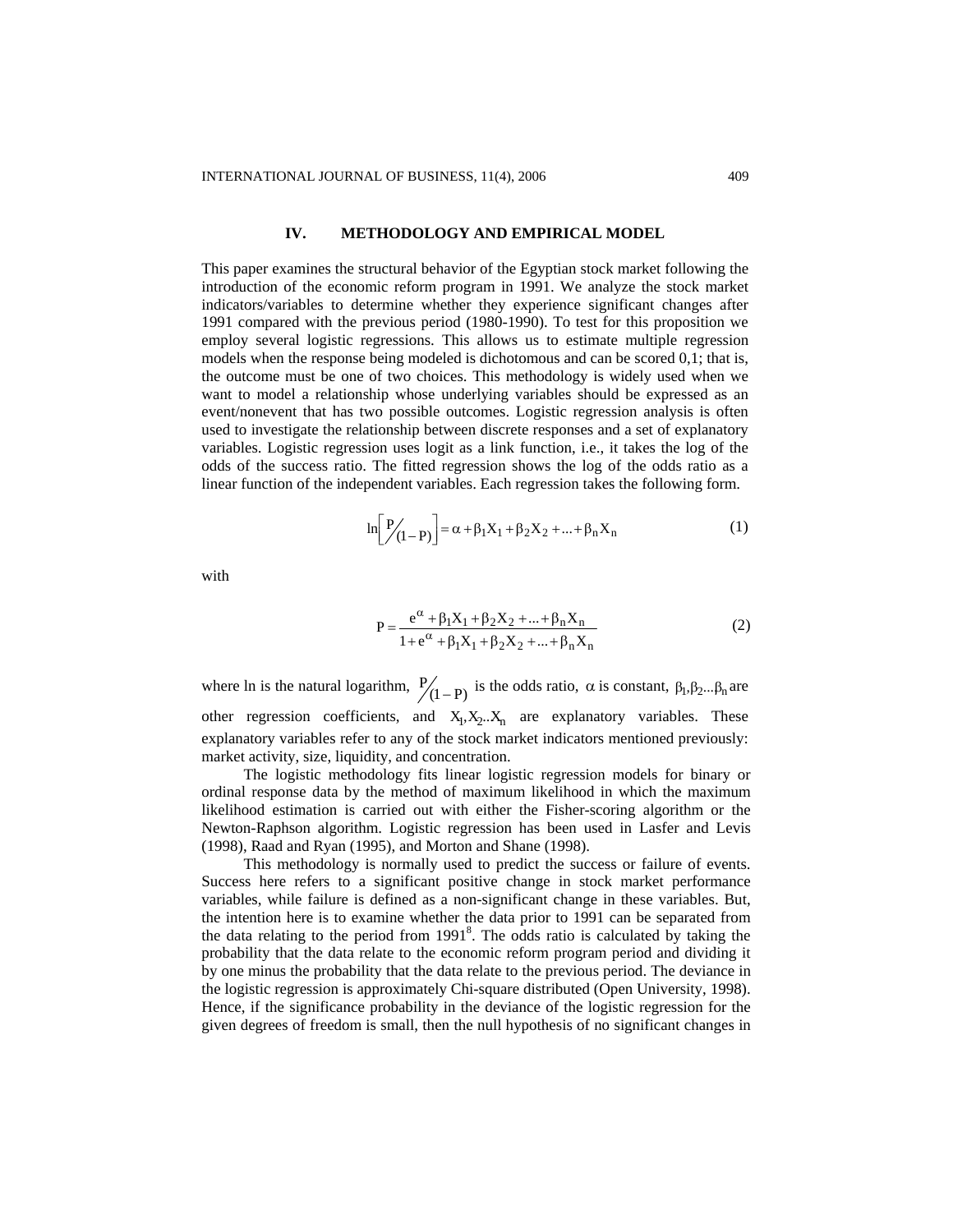the data prior to and after the introduction of the economic reform program is rejected. Strong evidence implies structural changes in the data, thus making a distinction between the two periods.

Before performing the logistic regressions, it is necessary to consider the raw data. It can be deduced from the data set that there were economic changes following 1991. However, it could be argued that performing a logistic regression on the raw data might reveal that the post 1991 period improved significantly, solely because of sustained economic growth. Hence, there is a need for a method to eliminate this growth from the data. For comparative purposes the logistic regressions are run on (1) the differenced data, (2) the relative annual changes in the data, and then on (3) the deflated data—i.e., after adjusting for sustained growth.

In order to deflate the data, the growth trend through 1990 was computed, using the following formula:

$$
A(1+g)^{\text{L}}=B\tag{3}
$$

where A is the data value at the beginning of the series, g is the compound annual growth factor, L is the length in years for the pre-economic reform program period, and B is the value of the last data point before the introduction of the economic reform program. Hence,

$$
(1+g)^{L} = B/A
$$
  
L log(1 + g) = log(B/A)  
log(1+ g) = (1/L) log(B/A)  
1+ g = exp[(1/L) log(B/A)]  
:. g = exp[(1/L) log(B/A)]-1 (4)

can be used as a device to deflate the data.

After we compute the growth factor, each data value is then deflated $9$ . If the data values after 1991 are significantly different from the values prior to 1991, then, after deflating the data, it could not be argued that the difference is purely due to the time factor $10$ .

Using an index plot of the cook statistics, a diagnostic chart (not provided here) was made for each logistic regression. These measures for each data point prove the extent to which estimates for the model parameters vary when the data point is omitted. In such a case, outliers, models, or other points with large absolute residuals are normally possible candidates for significant cook statistics. For each test, the index plot was reviewed, and it was confirmed that the data points were not unusual in this regard.

## **V. EMPIRICAL FINDINGS AND ANALYSIS**

This section presents the empirical findings of the performance changes in stock market variables (market activity, size, liquidity and concentration) described in Section III.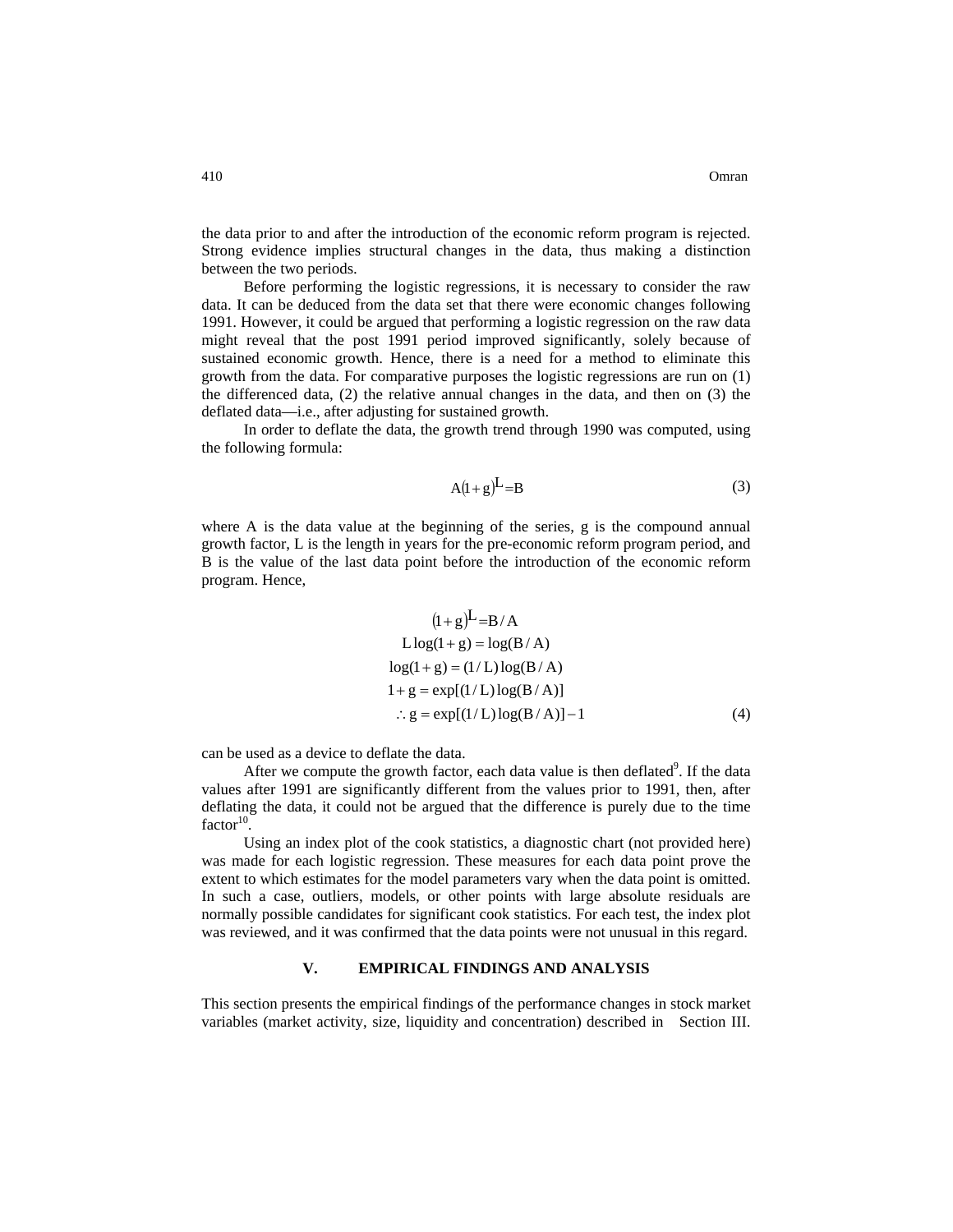The analysis is based on the results of several logistic regressions and considers market activity (Table 4, Panel A), market size (Panel B), market liquidity (Panel C), and market concentration (Panel D).

## **A. Market Activity**

As the first entry in Table 4, Panel A indicates, the results of the logistic regression reveal very small, standardized residuals for the market activity area as a whole, hence demonstrating an excellent fit. As mentioned previously, to test whether the changes in market activity variables are significant, the significance probability of the deviance in logistic regression should be near to zero. With regard to this point, using a linear combination of all market activity variables, the market activity as a whole indicates that the Chi-square probability is highly significant. Evidence suggests structural changes in the data, thus making a distinction between the environmental conditions of the two periods: (1) prior to the economic reform program and (2) after the introduction of the economic reform program. On the other hand, for each individual variable, the results indicate the same conclusion for all market activity variables. Generally speaking, market activity witnesses a dramatic change after the introduction of the economic reform program in 1991 compared to the situation prior to 1990/91.

#### **B. Market Size**

The results of the logistic regression given in Panel B show very small, standardized residuals for the market size as a whole, and the probability of the Chi-square is highly significant. Moreover, the results indicate similar findings for each individual variable, but not for the number of listed companies. Accordingly, this indicates structural changes in the data, thus distinguishing between the environmental conditions of the two periods. Strictly speaking, it can be argued that market size changes dramatically after 1991. Results document that four out of five variables—representing market size—experience significant change after 1991 compared to the prior period.

# **C. Market Liquidity**

In Panel C, we report the logistic regression results for market liquidity. The first entry in the panel reports that the probability of the Chi-square is highly significant, implying structural changes in the data, thus distinguishing between the environmental conditions of the two periods—prior to and after economic reform. Moreover, for each individual variable, we obtain qualitatively similar results. The standardized residuals are not excessively large, hence demonstrating a good fit. We can then conclude that market liquidity changes dramatically after 1991 since all three variables experience significant changes after the introduction of the economic reform program.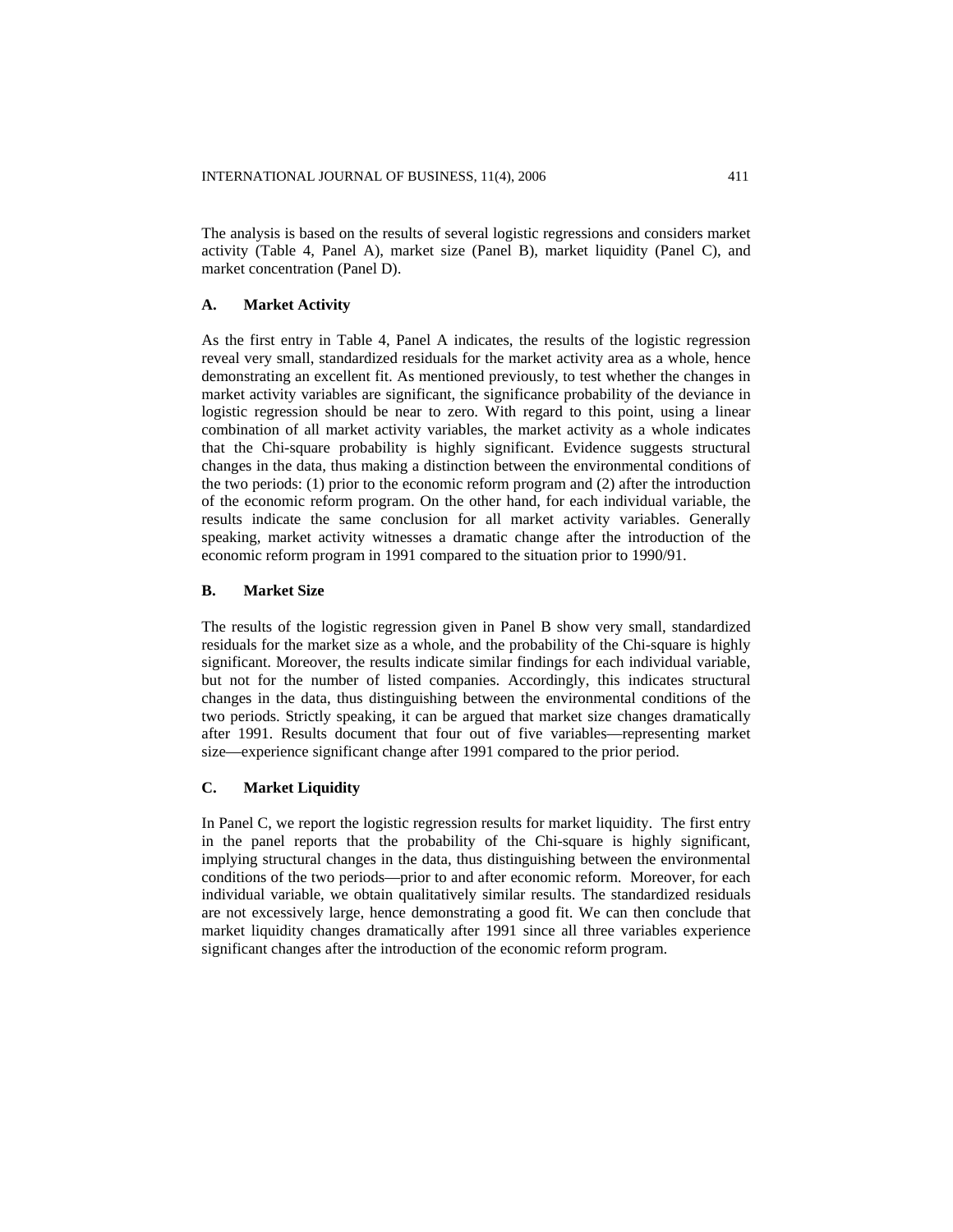# **Table 4**

Testing for structural change in environmental conditions in stock market variables using logistic regression

| <b>Panel A: Market Activity</b>                                                                             |                                                                   |         |           |  |
|-------------------------------------------------------------------------------------------------------------|-------------------------------------------------------------------|---------|-----------|--|
| <b>Variables</b>                                                                                            | <b>Standardized residual Regression</b><br><b>Maximum Minimum</b> |         | deviance  |  |
| <b>Market activity</b>                                                                                      | 0.00                                                              | 0.00    | 24.06*    |  |
| Value of trade                                                                                              | 1.78                                                              | $-1.42$ | $3.74**$  |  |
| Volume of trade                                                                                             | 2.52                                                              | $-1.26$ | $7.23*$   |  |
| Number of transactions                                                                                      | 1.92                                                              | $-0.96$ | $9.51*$   |  |
| Number of traded companies                                                                                  | 1.72                                                              | $-1.74$ | $20.54*$  |  |
| Value of new issues (including capital increases)<br>Value of new issues (including capital increases) as a | 1.95                                                              | $-1.17$ | $3.13***$ |  |
| % of GDP                                                                                                    | 1.93                                                              | $-1.10$ | 3.99**    |  |
| <b>Panel B: Market Size</b>                                                                                 |                                                                   |         |           |  |
| <b>Market size</b>                                                                                          | 0.00                                                              | 0.00    | 24.06*    |  |
| Market capitalization                                                                                       | 1.85                                                              | $-1.18$ | 3.28***   |  |
| Market capitalization as a % of GDP                                                                         | 1.74                                                              | $-1.50$ | $4.42**$  |  |
| Number of listed companies                                                                                  | 2.81                                                              | $-1.42$ | 1.51      |  |
| Volume of shares listed                                                                                     | 2.02                                                              | $-1.29$ | $5.45**$  |  |
| Number of financial intermediaries                                                                          | 2.33                                                              | $-0.44$ | $17.17*$  |  |
| <b>Panel C: Market Liquidity</b>                                                                            |                                                                   |         |           |  |
| <b>Market liquidity</b>                                                                                     | 2.27                                                              | $-1.43$ | $17.43*$  |  |
| Total value traded to market capitalization                                                                 | 1.81                                                              | $-1.29$ | $3.34***$ |  |
| Total value traded to GDP                                                                                   | 0.01                                                              | $-0.01$ | 24.06**   |  |
| Volume of shares traded to volume of shares listed                                                          | 2.18                                                              | $-1.34$ | 14.93*    |  |
| <b>Panel D: Market Concentration</b>                                                                        |                                                                   |         |           |  |
| <b>Market concentration</b>                                                                                 | 0.01                                                              | $-0.01$ | $13.67*$  |  |
| % of the 10 biggest companies' share in market                                                              |                                                                   |         |           |  |
| capitalization                                                                                              | 2.10                                                              | $-1.41$ | $5.91**$  |  |
| % of the 10 biggest companies' share in value traded                                                        | 2.45                                                              | $-0.84$ | 12.79*    |  |

\*, \*\* and \*\*\* refer to 1%, 5%, and 10% significance level, respectively, of the probability of Chi-square of regression deviance.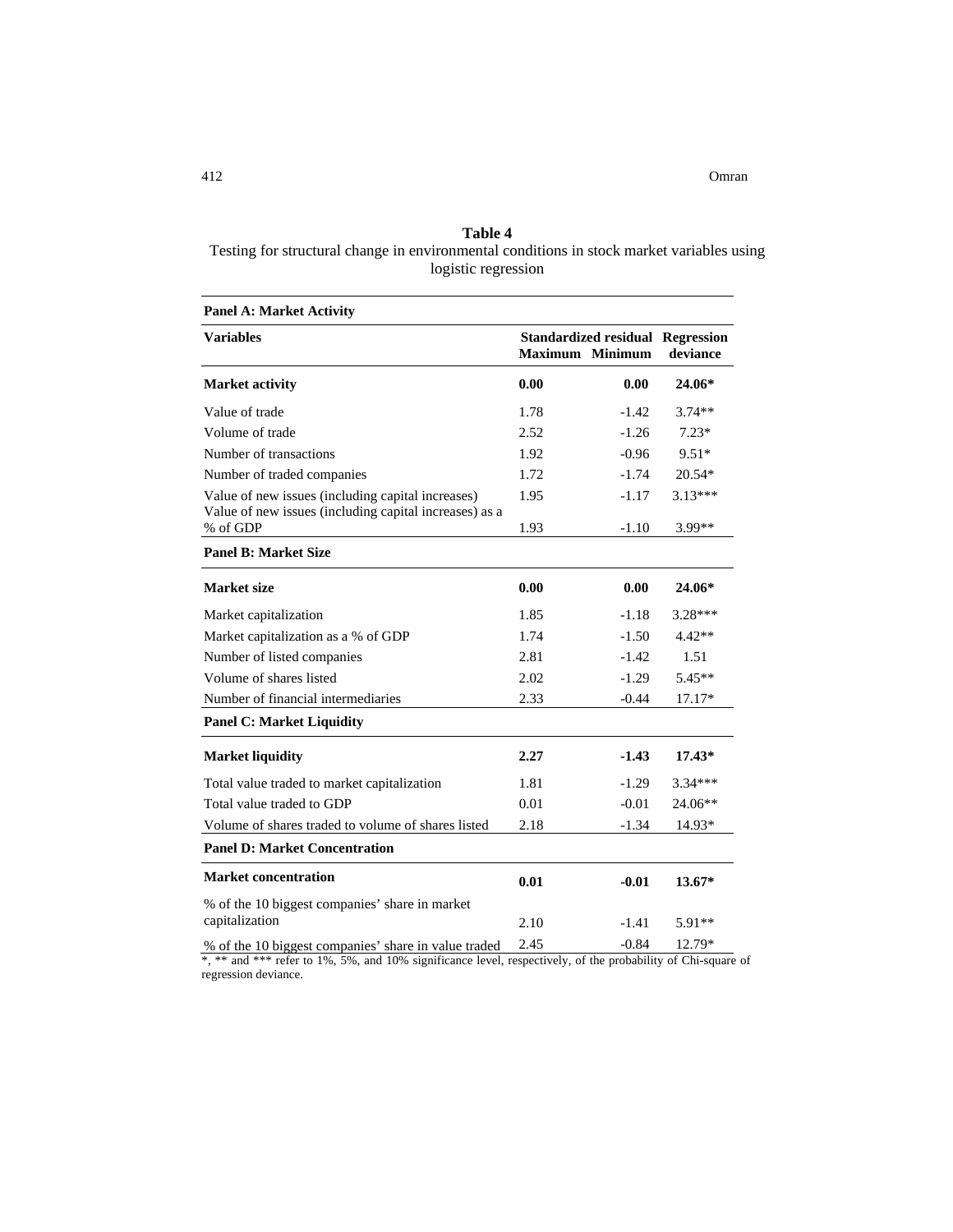## **D. Market Concentration**

The final dimension of the stock market development is market concentration. In Panel D, we can clearly see that logistic regression results disclose very small standardized residuals, hence demonstrating an excellent fit. In the meantime, the results of market concentration as a whole indicate that the probability of the Chi-square is highly significant, giving evidence that there are structural changes in the data. The results indicate the same findings for both market concentration variables (the percentage of the 10 biggest companies' shares in market capitalization and the percentage of the 10 biggest companies' shares in value traded).

The overall conclusion from the above analysis clearly proves that all stock market indicators improve dramatically after 1991.

## **VI. SUMMARY AND CONCLUSION**

This paper sheds lights on the stock market development in Egypt and compares its performance prior to and during the economic reform program era. The overall results clearly reveal that all stock market indicators: market activity, market size, market liquidity, and market concentration, experience significant improvements after the introduction of the economic reform program in 1991. In the meantime, the results support the same findings for each individual constituent element except for the number of listed companies.

 Although we can not deny the notable progress of the capital market in Egypt during the economic reform period of the 1990s and early 2000s, it does not, as of yet, represent a solid vehicle for real investment opportunities. For example, in terms of disclosure, the stock market is in need of more transparency, through the promotion of timely disclosure and dissemination of information to the public. Besides, an increasing number of studies substantiate that the Egyptian stock market is inefficient (see, among others, Mecagni and Shawky 1999; Omran 2002; Omran and Farrar 2006). Of course, correctly pricing risk is necessary for the stock market to realize its role in securing investments and consequently, enhancing economic growth. Being of the same mind, Singh (1997) indicates that stock markets in many developing countries are not able to price risk accurately and suffer from excessive volatility, lack of transparency, and insider trading. As the Egyptian securities industry makes progress in dealing with the capital market institutional and legal framework—contract compliance, bankruptcy laws, and tax reforms—the stock market should develop into a healthy investment opportunity.

#### **ENDNOTES**

- 1. Egypt was offered the write-off of long-term debt valued at US\$ 7 billion from Arab countries, US\$ 6.7 billion in military debts from the US and US\$ 10 billion from Paris Club (50% of Egypt's outstanding commercial debt).
- 2. Companies' Law No.159 of 1981 and the Stock Exchange Law of 1959.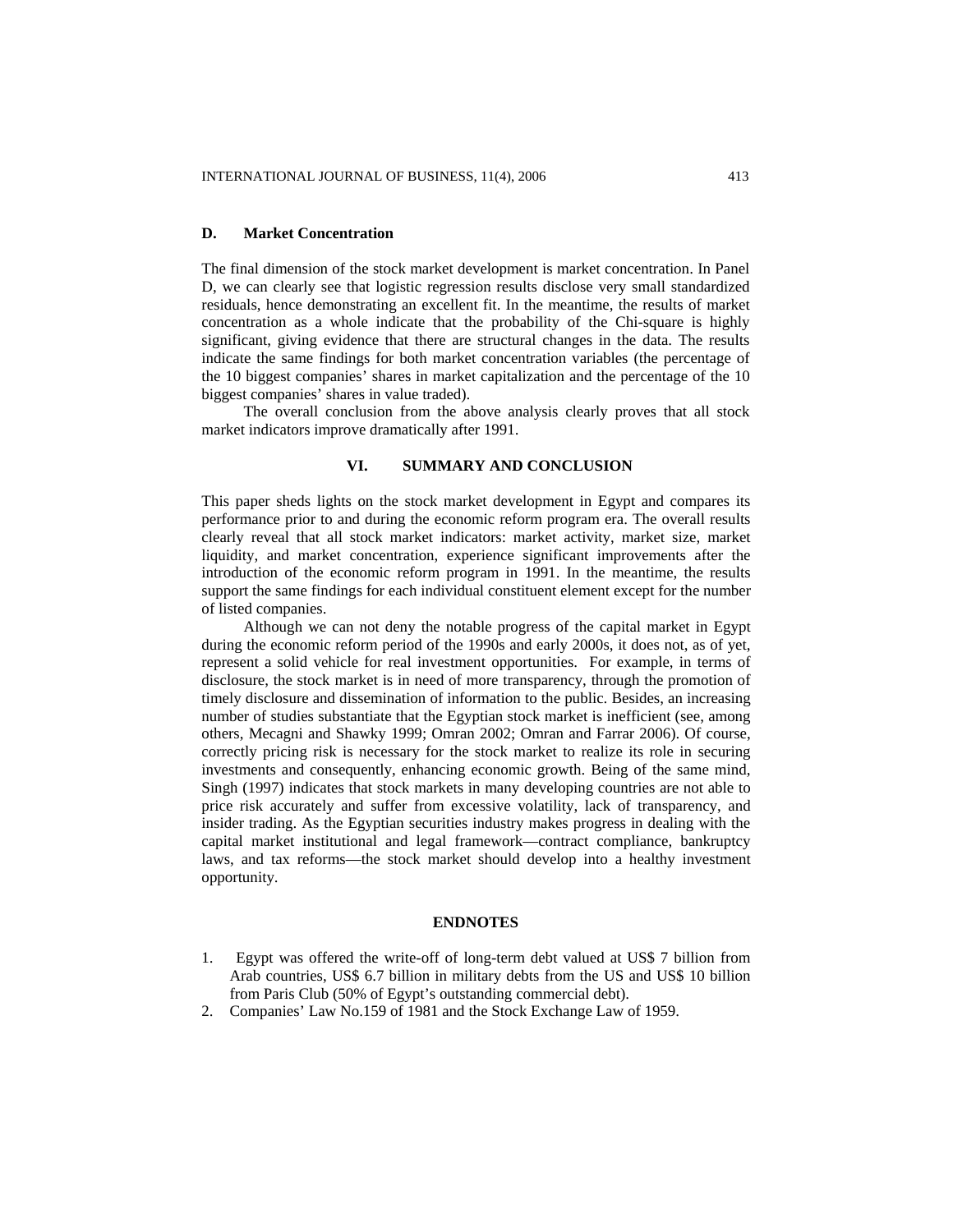- 3. Specifically, its core provisions included the establishment of a new legal framework to govern specialized capital market companies, elimination of taxes on income from most stocks and bonds, strengthening of financial disclosure, giving foreign investors full access to the market, and increasing investor's rights through provisions prohibiting unfair market practices.
- 4. The Cairo and Alexandria stock exchanges merged. New institutional and technological procedures improved market operations by implementing innovative clearing and settlement systems and introducing a central depository. These procedures, among other, allowed registration, confirmation, and transfer of ownership to occur smoothly and quickly.
- 5. The privatization of Nasr City Housing in 1996 represented the first majority-stake privatization, after which increasing numbers of majority-stake initial public offerings were issued, thereby prompting stock market activity.
- 6. The eight GDRs are: Commercial International Bank, Misr International Bank, Suez Cement, Al-Ahram Beverages, Paints and Chemical (Pachin), Egyptian Financial Group-Hermes (EFG-Hermes), Al-Ezz Steel, and Lakah Group.
- 7. Annual figures are used in the analysis.
- 8. Clearly, the terms, success and failure are used purely in the sense of a Bernoulli trail, which implies binary responses that are categorized as one for a Bernoulli success and zero for a Bernoulli failure. In this case, zero represents the period prior to 1991, and one represents the period from 1991.
- 9. For example, given an 8% growth factor, a raw data value of 100 in 1997 would be deflated to  $100/(1.08)^{17}$ =27.03.
- 10. We believe that deflating the data using this method is appropriate. Alternative methodologies would have included first data differencing or determining the annual relative changes. However, the final conclusions were identical.

#### **REFERENCES**

- Butter, D., 1997, "Everyone wants to be an Investment Banker: Egyptian Stock Exchange", *Middle East Economic Digest*, 41 (16), 40-41.
- Capital Market Authority, 1996a, *Current Statues of the Capital Market in Egypt*, (Cairo: CMA).
- Capital Market Authority, 1996b, *Egypt's Securities Market: A New Era of Development*, (Cairo: CMA).
- Capital Market Authority, 1998, *Unpublished reports*, (Cairo: CMA).
- Central Bank of Egypt, various issues, 1992- 1998, *Annual Economic Review*, (Cairo: CBE)
- El-Ahmady, E.E., 1997, "Economic Reform and the Egyptian Capital Market", *mimeo*.
- El-Hilaly, H., 1997, "Foreign Direct Investment in Egypt", *mimeo.*
- El-Savwa Brokerage Company, 1998, *Capital Market in Egypt: History of Capital Market in Egypt*, (Cairo: El-Safwa,).
- Hegazy, I.E., 1997, "Egypt: The Emerging Investment Heaven in the Middle East", *mimeo*.